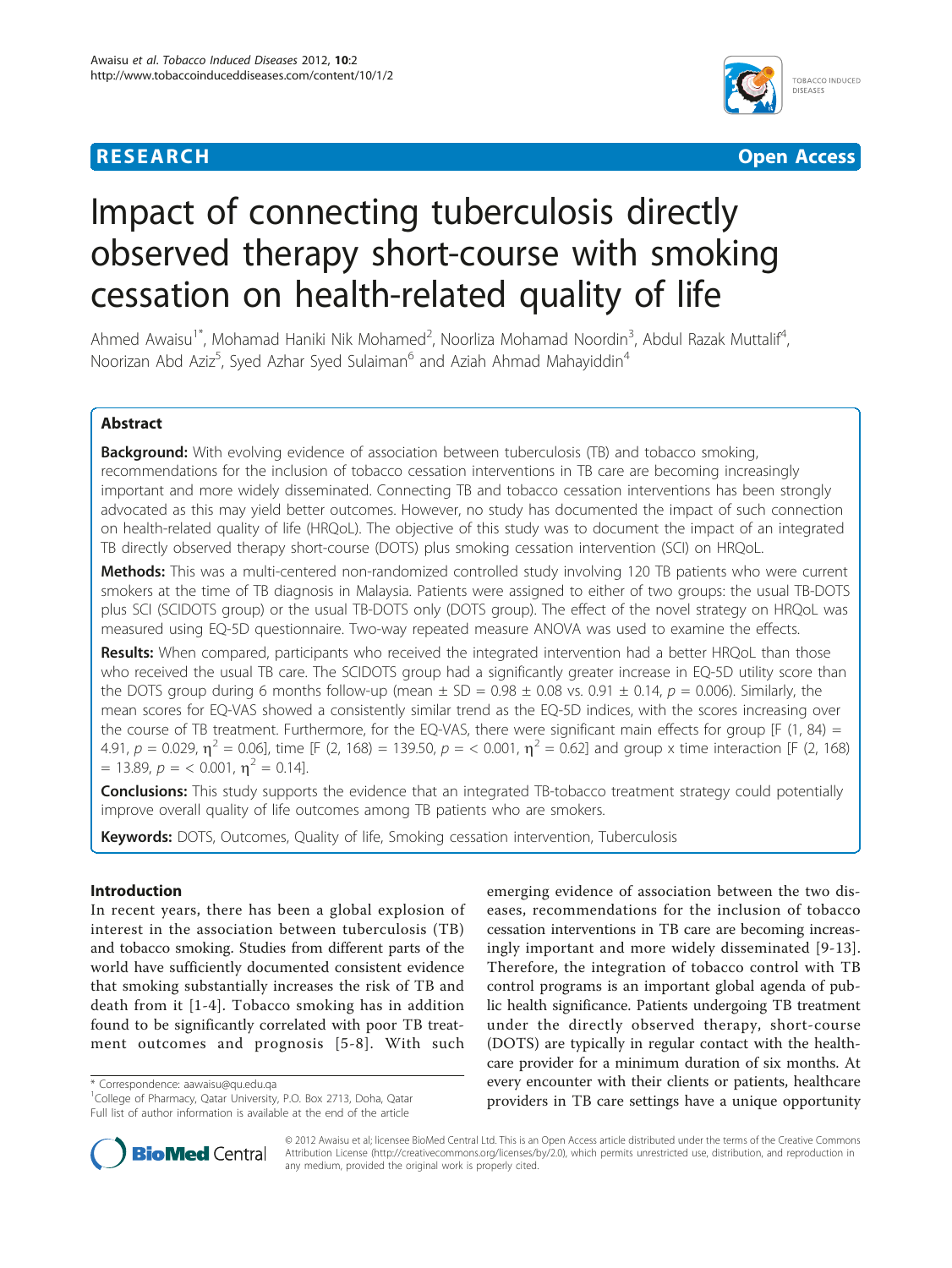to deliver smoking cessation intervention (SCI). It is expected that patients may be more amenable to health education messages when they are ill and such periods may be teachable moments for behavioral changes [[11](#page-7-0),[14](#page-7-0),[15\]](#page-7-0). Therefore, there are opportunities for tobacco cessation interventions among TB patients that are often grossly underutilized.

El Sony and colleagues have examined the feasibility of introducing a brief tobacco cessation intervention for new cases of pulmonary TB in Sudan [\[16\]](#page-7-0). The study reported that healthcare providers had the willingness to provide tobacco cessation counseling to TB patients and that the intervention was feasible and effective for those enrolled within routine TB service [[16](#page-7-0)]. Following this pioneering and landmark study by El Sony and associates, the International Union Against Tuberculosis and Lung Disease (IUATLD) designed an educational series on the provision of tobacco cessation interventions for TB patients [[14](#page-7-0),[15](#page-7-0),[17](#page-7-0)-[21\]](#page-7-0). In this series, the authors strongly advocated for the inclusion of brief smoking cessation advice in standard TB case management [[14,15\]](#page-7-0).

Other additional giant efforts along this direction have been made by the IUATLD and the World Health Organization (WHO), leading to the development of two comprehensive practice and policy guidelines on tobacco cessation interventions in TB programs [[22](#page-8-0),[23\]](#page-8-0). Currently, pilot projects are ongoing in a number of countries around the world. For instance, smoking cessation service has been introduced in TB care management in Rio de Janeiro, Brazil [[24](#page-8-0)]. Similar services have also been introduced through the Practical Approach to Lung Health (PAL) at pilot sites in Indonesia, Nepal, Kyrgyzstan, and Egypt [\[24](#page-8-0)]. What remains to be demonstrated, however, are the impacts of such services on treatment outcomes and health-related quality of life (HRQoL).

HRQoL is increasingly been used as an outcome measure for assessing disease treatment and it is essential in evaluation of new interventions or therapies [[25\]](#page-8-0). In the present study, we utilized the EuroQoL five-dimension questionnaire (EQ-5D) to assess TB patients' self-evaluations of the impact of the disease and the associated treatments on their physical, mental, and social wellbeing and functioning. EQ-5D was selected because of its track record of excellent psychometric properties and it appeared to be a valid and reliable tool in TB setting. Dion et al. have evaluated the feasibility and reliability of EQ-5D among TB patients [[26](#page-8-0)]. The instrument also has the advantage of brevity and been linguistically validated in all the commonly spoken languages of the country of study (Malay, Chinese, and Malaysian English). The primary aim of the current research was to evaluate the impact of adding tobacco cessation intervention to conventional DOTS for TB on clinical and quality of life outcomes of patients undergoing treatment for TB. Here, we report the potential impact of the value added TB-tobacco treatment strategy on HRQoL.

# Materials and methods Study design

A multi-centered prospective non-randomized controlled trial using quasi-experimental design was conducted in Malaysia. Using Transtheoretical Model approach [[27\]](#page-8-0), 120 eligible participants who were current smokers at the time of TB diagnosis were assigned to either of two treatment groups: the usual TB-DOTS plus SCI (SCIDOTS group) or the usual TB-DOTS alone (DOTS group).

The study design can be schematically represented as below:

In Figure 1 above,  $\sim$ R signifies that there was no randomization of subjects into the treatment groups.  $Y_b$ represents the baseline HRQoL outcome measures (before the interventions were initiated), whereas  $Y_a$ implies the HRQoL outcomes at different periods during the interventions.  $X_1$  and  $X_2$  represent the integrated intervention and the usual TB care, respectively.

# Study area and setting

This study was conducted at five chest clinics in Malaysia. The selected clinics were considered as TB referral centers from which all diagnosis or confirmation of TB cases must come from among the population they serve. The research was reviewed and approved by the Medical Research Ethics Committee of the National Institutes of Health, Malaysia in April 2008.

# Study sample and sample size determination

The sample for the present study included all current cigarette smokers newly diagnosed with TB between June 2008 and April 2009. Patients were referred at the point of initiating DOTS regimen by attending physicians to TB DOTS providers who were purposely trained to provide tobacco cessation intervention in TB care settings [[13\]](#page-7-0). Patients were recruited into the study upon fulfillment of eligibility criteria and written

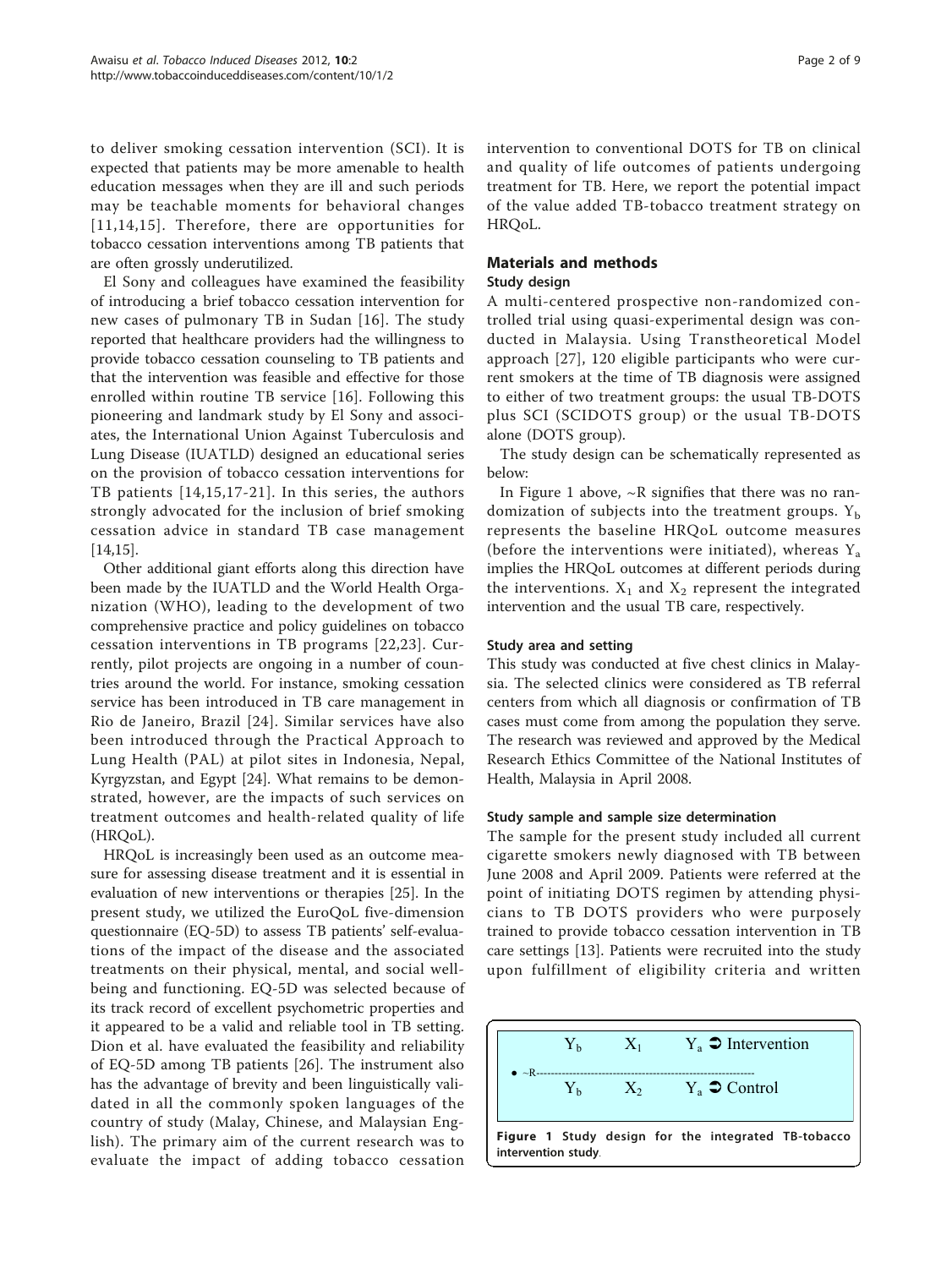informed consent. Power analysis and sample size requirements in this study were predicated on the primary outcome measure, that is the overall TB treatment outcome based on comparison of TB cure rates between the two treatment groups. A statistical power of 80% to detect a moderate effect size (20% difference in cure rates) at a 95% confidence level were applied in the sample size determination. By WHO standard of care, DOTS has a target to achieve a 95% cure rate in previous reports; therefore, we assumed a cure rate of 95% and 75% in the intervention and the control groups, respectively. The minimum sample size was estimated as 48 per treatment arm with a 2-sided alpha level of 0.05. We assumed a dropout rate of 25%, giving rise to 60 participants to be recruited per each treatment arm.

### Intervention

The participants in both the SCIDOTS and the DOTS groups went to the clinics on daily-basis to receive TB DOTS for at least 6 months. Eleven sessions of individualized cognitive behavioral therapy (CBT) with or without nicotine replacement therapy (NRT) were offered to each participant in the SCIDOTS group, while the DOTS group received the same number of sessions of usual counseling for TB. The follow-up clinic appointments for SCI (beginning on the quit date) were as follows: weekly for the first month, fortnightly for the second and third month, and monthly from the fourth to the sixth month. HRQoL outcomes were measured by using EQ-5D and the effects of the novel strategy on these were determined by comparing the two groups.

A summary of the interventions provided and outcomes measurements for each of the two treatment groups is provided in Figure [2](#page-3-0).

### Study instrument and HRQoL outcome measures

The EQ-5D questionnaire was used for measuring the quality of life of the study participants. The instrument was subjected to standardized linguistic validation processes for use in Malaysian population by EuroQoL Group, UK. Permission was obtained prior to use in this study. HRQoL outcomes were measured periodically (at baseline, at 3 months, and at 6 months of TB treatment) for all participants using the EQ-5D questionnaire, which consists of two sections: the EQ-5D self-descriptive assessment and the visual analogue scale (EQ-VAS) [[28-30\]](#page-8-0). The EQ-5D descriptive system comprises of five domains (mobility, self-care, usual activities, pain/discomfort, and anxiety/depression), each having three response choices: no problems, moderate problems, and severe problems. Participants were asked to indicate their own health state by ticking in the box against the most appropriate statement. Participants' health state classifications in the descriptive system were converted into composite utility scores using the UK social tariff [[31,32](#page-8-0)]. In addition, patients also self-rated their health by drawing a line to the EQ-VAS to represent their current health status. EQ-VAS rates the current health status from 0 to 100, where the endpoints are labeled as best imaginable health state (100) and worst imaginable health state (zero).

# Statistical analyses

The data were analyzed by using SPSS version 16.0 (SPSS Inc., Chicago, IL) and the level of statistical significance was set *a priori* at  $p < 0.05$ . Homogeneity of baseline data was determined by using two-sample tests including Student's t-test for normally distributed continuous variables, and Pearson's chi-square  $(\chi^2)$  or Fisher's exact test for categorical variables. In the analysis of HRQoL, each domain of the EQ-5D self-descriptive assessment was categorized into "no problem", "moderate problem", and "severe problem" and the data were presented as frequencies and percentages.  $\chi^2$  or Fisher's exact tests were used to compare between the SCIDOTS and the DOTS groups for each specific domain. The EQ-5D health state classification for each subject was converted into an overall utility score [[31](#page-8-0),[32](#page-8-0)]. Means and standard deviations for EQ-5D utility indices and EQ-VAS scores were calculated and tabulated. Independent t-test was employed to examine the effects of group on HRQoL (measured using the EQ-5D utility and EQ-VAS scores) from baseline to the end of the 6 month follow-up. Furthermore, two-way repeated measure ANOVA was used to examine the main effect of group (intervention and control), time (baseline, 3 months, and 6 months), and group x time interaction on EQ-5D utility scores and EQ-VAS. Sphericityassumed estimates were applied if Mauchly's test indicated no violation of assumptions; otherwise, Greenhouse-Geisser estimates were used.

# Results

The similarity of the study groups with respect to socio-demographic, disease- and smoking-related characteristics was compared. This was done in order to ascertain whether the groups were similar in related characteristics, despite absence of randomization in the design of the study. From the results obtained, subjects in the two groups were homogenous with respect to most of the characteristics [[33\]](#page-8-0). Although participants in the control group were older than those in the intervention group (45.8  $\pm$  14.4 years vs. 41.6  $\pm$  14.4 years), this difference was not statistically significant (t  $= -1.334$ ,  $p = 0.186$ ). The groups did not differ significantly in relation to gender (Fisher's Exact  $p = 1.000$ ), ethnicity (Fisher's Exact  $p = 0.431$ ), and marital status (Fisher's Exact  $p = 0.961$ ). In both groups, TB patients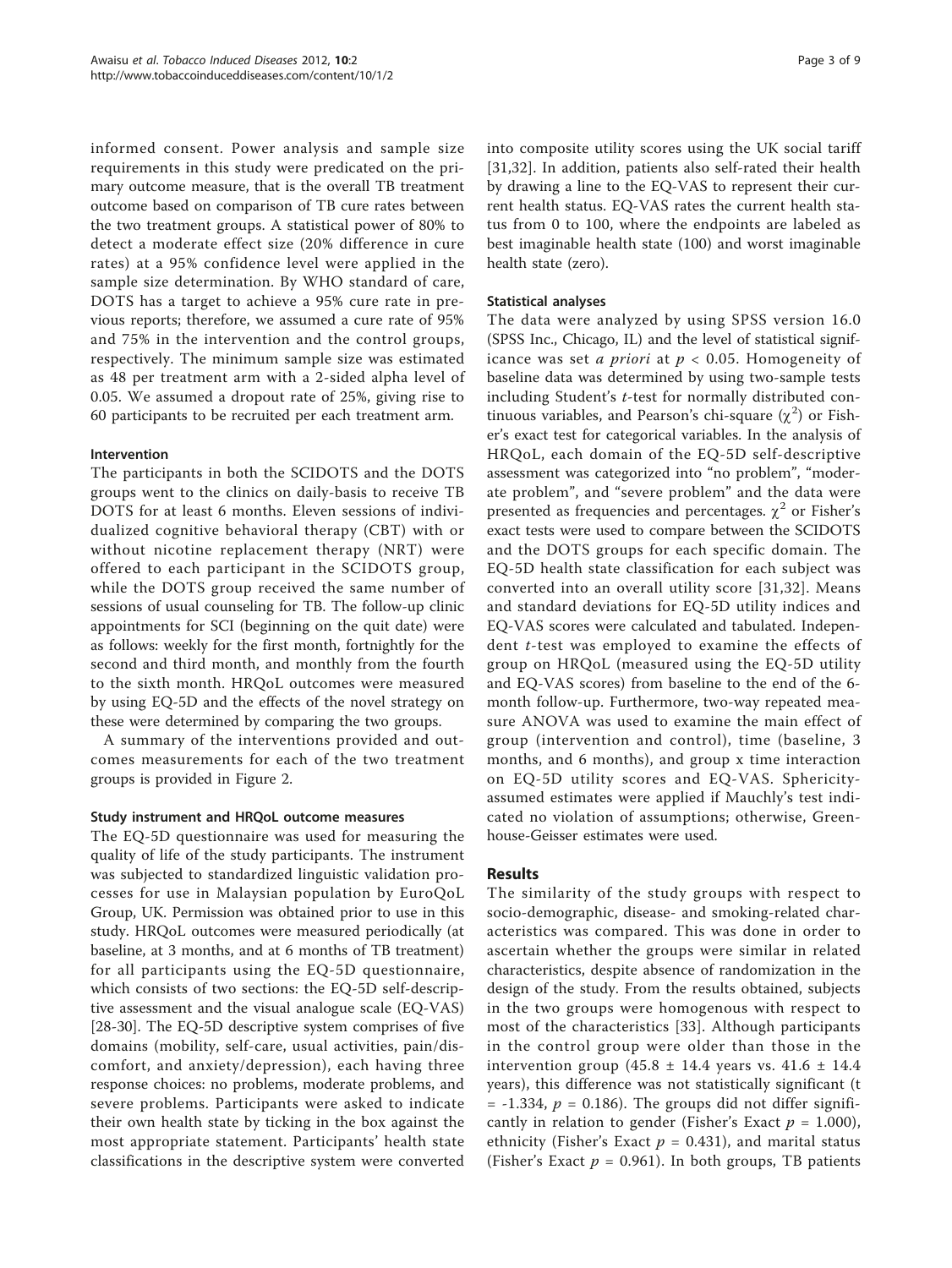<span id="page-3-0"></span>

smoked an average of 16 cigarettes per day. Similarly, during diagnosis, the clinical presentations of TB disease were similar between the treatment groups. Furthermore, the distribution of other baseline data was not different between the intervention and the control groups. Hence, the effect of the integrated TBtobacco intervention on HRQoL and other outcomes was determined.

# Tobacco cessation and TB treatment outcomes

Results related to tobacco cessation outcomes (i.e. quitting smoking) were previously published elsewhere [\[33](#page-8-0)]. Abstinence was biochemically validated using exhaled CO and saliva cotinine testing. The study recorded a linear trend over time on 7-day point prevalence abstinence (PPA) and continuous abstinence (CA) in the SCIDOTS group, whereas abstinence rates remained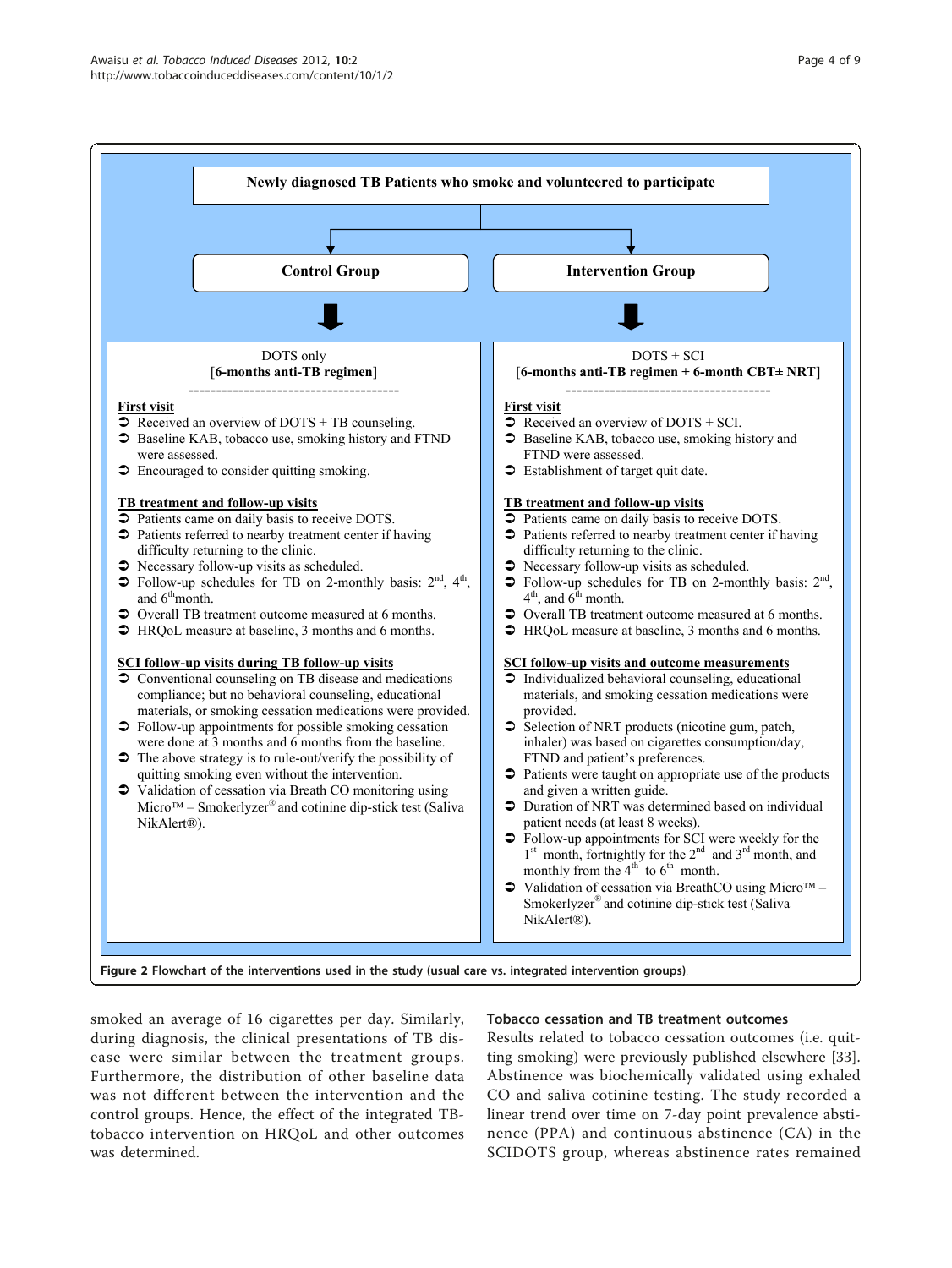fairly constant in the usual care (DOTS) group. At the sixth month of follow-up, patients who received the integrated intervention had a significantly higher rate of success in quitting smoking when compared with those who received the usual TB care alone (78% vs. 9%, respectively;  $p < 0.001$ ). Further details on smoking ces-

the study published by Awaisu et al. (2011). The key findings in relation to HRQoL are broadly classified under the two subheadings below.

sation and TB treatment outcomes could be found in

#### EQ-5D self-descriptive assessment by dimension

Table 1 presents a comparison of self-description assessment between the intervention and the control groups in five domains. The Majority of the participants in both groups reported no problems with mobility and self-care for all time periods. The trends in changes observed over time in these two dimensions were also similar between the two treatment groups. Moreover, there were no significant differences between participants in the SCIDOTS and the DOTS groups in their self-rating of mobility and self-care at baseline, 3 months and 6 months (Table 1).

Conversely, substantial proportions of the TB patients believed that they had moderate to severe problems in relation to usual activities, pain/discomfort, and anxiety/ depression at diagnosis. At baseline, 12 patients (26.1%) in the usual care group rated themselves as having moderate problems with usual activities compared with 22 patients (55.0%) in the integrated intervention group ( $p$ = 0.011). Interestingly, at six months, the proportion of patients in the SCIDOTS group who had no problems with this dimension was significantly higher than that of patients in the DOTS group (95.0% vs. 76.1%;  $p =$ 0.015).

Furthermore, about two-thirds of the study participants in both groups assessed themselves as having moderate to severe pain or discomfort during TB diagnosis ( $p = 0.234$ ). This problem waned over time and at the end of 6 months of treatment, all patients (100%) in the integrated intervention group versus 87% in the usual care group admitted that they experienced no pain or discomfort ( $p = 0.028$ ). A summary of these findings is presented in Table 1. Similarly, during diagnosis, about 52% of the TB patients in both arms considered themselves as moderately anxious or depressed. Having

| <b>Dimension</b>                  | Assessment          | <b>Baseline</b>    |                           |       | End of 3 months    |                       |               | End of 6 months    |                           |                 |
|-----------------------------------|---------------------|--------------------|---------------------------|-------|--------------------|-----------------------|---------------|--------------------|---------------------------|-----------------|
|                                   |                     | DOTS $(n =$<br>46) | SCIDOTS $(n = p -$<br>40) | value | DOTS $(n =$<br>46) | SCIDOTS $(n =$<br>40) | $p-$<br>value | DOTS $(n =$<br>46) | SCIDOTS $(n = p$ -<br>40) | value           |
|                                   | No problem          | 32 (69.6%)         | 27 (67.5%)                |       | 43 (93.5%)         | 37 (92.5%)            |               | 43 (93.5%)         | 39 (97.5%)                |                 |
| <b>MOBILITY</b>                   | Moderate<br>problem | 13 (28.3%)         | 13 (32.5%)                | 0.603 | $3(6.5\%)$         | 3(7.5%)               | 1.000         | $3(6.5\%)$         | $1(2.5\%)$                | 0.620           |
|                                   | Severe<br>problem   | $1(2.2\%)$         | 0(0)                      |       | 0(0)               | 0(0)                  |               | 0(0)               | 0(0)                      |                 |
|                                   | No problem          | 34 (73.9%)         | 29 (72.5%)                |       | 43 (93.5%)         | 36 (90.0%)            |               | 44 (95.7%)         | 39 (97.5%)                |                 |
| SELF-CARE                         | Moderate<br>problem | 11 (23.9%)         | 11 (27.5%)                | 0.612 | $3(6.5\%)$         | 4 (10.0%)             | 0.700         | 2(4.3%)            | $1(2.5\%)$                | 1.000           |
|                                   | Severe<br>problem   | $1(2.2\%)$         | 0(0)                      |       | 0(0)               | 0(0)                  |               | 0(0)               | 0(0)                      |                 |
|                                   | No problem          | 31 (67.4%)         | 18 (45.0%)                |       | 37 (80.4%)         | 34 (85.0%)            |               | 35 (76.1%)         | 38 (95.0%)                |                 |
| <b>USUAL</b><br><b>ACTIVITIES</b> | Moderate<br>problem | 12 (26.1%)         | 22 (55.0%)                | 0.011 | 9 (19.6%)          | 5 (12.5%)             | 0.395         | 11 (23.9%)         | $2(5.0\%)$                | $0.015^{\rm b}$ |
|                                   | Severe<br>problem   | $3(6.5\%)$         | 0(0)                      |       | 0(0)               | $1(2.5\%)$            |               | 0(0)               | 0(0)                      |                 |
|                                   | No problem          | 16 (34.8%)         | 13 (32.5%)                |       | 34 (73.9%)         | 33 (82.5%)            |               | 40 (87.0%)         | 40 (100.0%)               |                 |
| <b>PAIN</b>                       | Moderate<br>problem | 27 (58.7%)         | 27 (67.5%)                | 0.234 | 11 (23.9%)         | 7(17.5%)              | 0.474         | 6 (13.0%)          | 0(0)                      | 0.028           |
|                                   | Severe<br>problem   | $3(6.5\%)$         | 0(0)                      |       | $1(2.2\%)$         | 0(0)                  |               | 0(0)               | 0(0)                      |                 |
|                                   | No problem          | 20 (43.5%)         | 17 (42.5%)                |       | 36 (78.3%)         | 35 (87.5%)            |               | 41 (89.1%)         | 38 (95.0%)                |                 |
| <b>ANXIETY</b>                    | Moderate<br>problem | 24 (52.2%)         | 21 (52.5%)                | 0.988 | 9(19.6%)           | 4 (10.0%)             | 0.466         | $5(10.9\%)$        | $2(5.0\%)$                | 0.442           |
|                                   | Severe<br>problem   | $2(4.3\%)$         | $2(5.0\%)$                |       | $1(2.2\%)$         | 1(2.5%)               |               | 0(0)               | 0(0)                      |                 |

Table 1 Comparison of EQ-5D self-description assessment between control (DOTS) and intervention (SCIDOTS) groups<sup>a</sup>

<sup>a</sup>Fisher's Exact and <sup>b</sup>Chi-square ( $\chi^2$ ) tests were applied in calculating p-values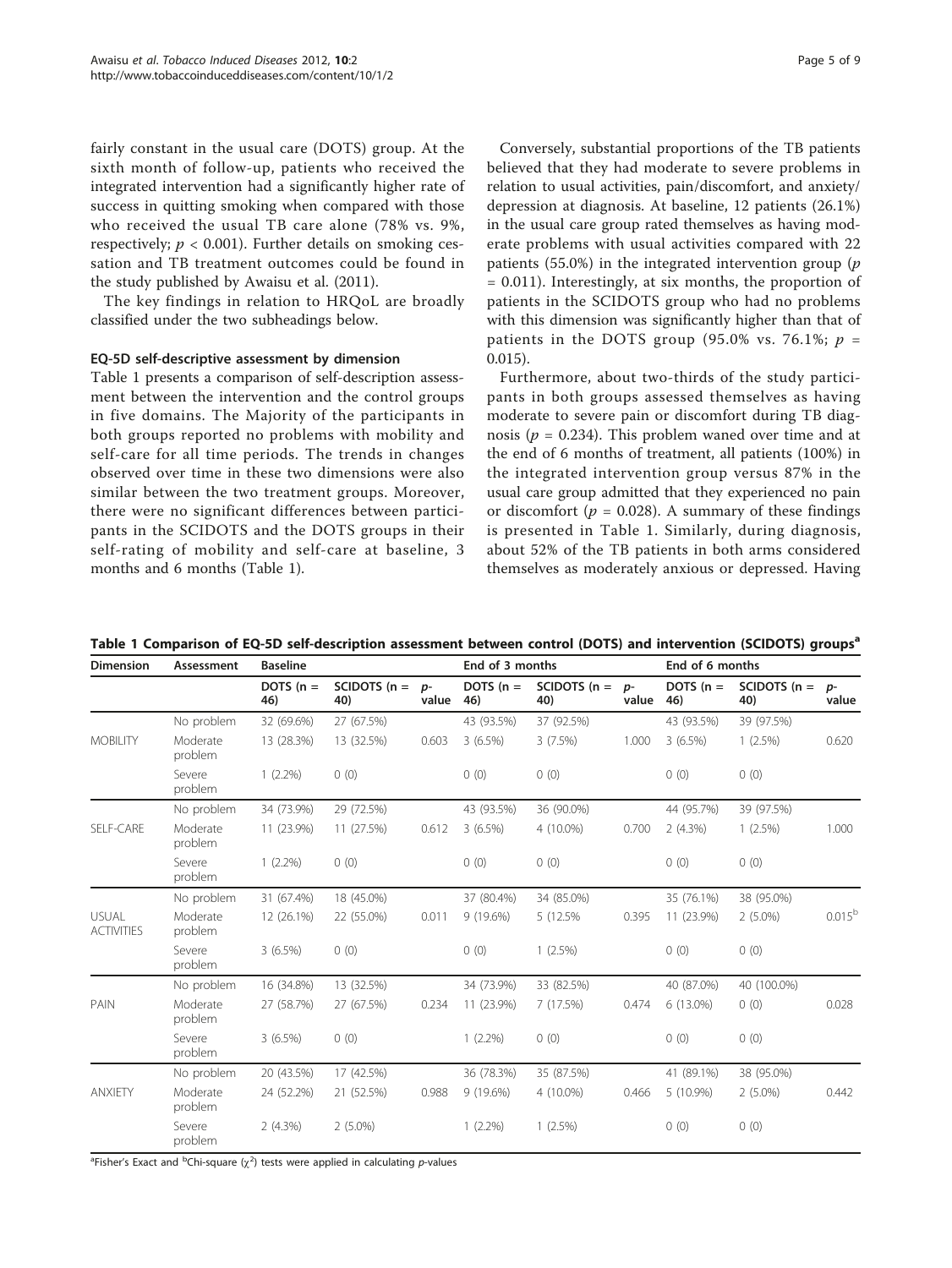problems in this dimension progressively decreased by about two to four folds during each visit.

#### EQ-5D utility and EQ-VAS scores

The means and standard deviations for EQ-5D utility indices and EQ-VAS scores were computed and summarized in Table 2. There was no significant difference at baseline between the SCIDOTS and the DOTS groups for mean EQ-5D utility score  $(0.72 \pm 0.20 \text{ vs.})$ 0.70  $\pm$  0.31, t = 0.37, p = 0.715). The integrated intervention group had a greater, but statistically non-significant increase in EQ-5D utility index when compared with the usual care group at 3 months follow-up (mean  $= 0.91 \pm 0.16$  vs.  $0.87 \pm 0.22$ ,  $t = 0.98$ ,  $p = 0.333$ ). However, at 6 months follow-up, the former had significantly greater increase in EQ-5D utility score than the latter (mean =  $0.98 \pm 0.08$  vs.  $0.91 \pm 0.14$ , t = 2.85, p = 0.006). Similarly, the mean scores for EQ-VAS showed a closely similar trend as the EQ-5D utility indices, with the scores increasing over the course of TB treatment (Table 2).

Two-way repeated measure ANOVA was used to examine the main effect of group, time, and group x time interaction on EQ-5D utility score and on EQ-VAS score as shown in Table [3](#page-6-0). Covariates were not used in the analyses despite significant baseline differences between the SCIDOTS and the DOTS groups in nicotine dependence [Fagerström test for nicotine dependence (FTND) score] and in expired CO level, as there was no significant correlation between the baseline FTND score and the baseline EQ-5D utility index  $(r =$ -0.11,  $p = 0.3$ ); and between the baseline CO level and baseline EQ-5D utility index  $(r = -0.21, p = 0.06)$ . Mauchly's test of sphericity showed that the assumption of sphericity was violated ( $\chi^2$  = 20.43,  $p < 0.001$ ); thus, Greenhouse-Geisser estimates were applied. There were no significant main effects for group  $[F (1, 84) = 1.86, p]$ = 0.176,  $\eta^2$  = 0.02] and group x time interaction [F (2, 138) = 0.548,  $p = 0.545$ ,  $\eta^2 = 0.006$ , but there was significant main effect for time [F  $(2, 138) = 49.42$ ,  $p \lt \sqrt{ }$ 0.001,  $\eta^2 = 0.37$ ].

Similarly, the main effects of group, time, and group x time interaction on EQ-VAS as shown in Table [3](#page-6-0) were assessed. Assumption of sphericity was met as indicated by Mauchly's test of sphericity ( $\chi^2$  = 2.5, p = 0.287); thus, sphericity-assumed estimates were applied. There were significant main effects for group  $[F(1, 84) = 4.91]$ ,  $p = 0.029$ ,  $\eta^2 = 0.06$ , time [F (2, 168) = 139.50,  $p <$ 0.001,  $\eta^2$  = 0.62] and group x time interaction [F (2, 168) = 13.89,  $p < 0.001$ ,  $\eta^2 = 0.14$ . In addition, more in-depth analyses using pairwise comparison showed significant mean differences across all levels: level 1 vs. level 2 (Δmean = 16.03,  $p$  < 0.001); level 1 vs. level 3 ( $\Delta$ mean = 24.55,  $p < 0.001$ ) and level 2 vs. level 3  $(\Delta$ mean = 8.52,  $p < 0.001$ ).

#### **Discussion**

This pilot project has demonstrated the potential advantages of connecting tobacco dependence treatment with TB treatment in improving quality of life outcomes. Our findings suggest that the combination of DOTS for TB and SCI via CBT and pharmacotherapy has a great potential to yield better treatment outcomes among TB patients who smoke [[4,10,11](#page-7-0)[,34\]](#page-8-0). The EQ-5D classifier indicated that the usual activities, pain/discomfort, and anxiety/depression domains seemed to be more affected during diagnosis than other domains. Improvements in all of the five dimensions of EQ-5D questionnaire were however observed over time in both the integrated intervention and the usual care groups. The participants had shown improvements in both physical and mental functioning. Moreover, no differences were observed between the two groups in terms of mobility, self-care, and anxiety/depression throughout the follow-up periods.

During the last follow-up visit, however, significantly greater proportions of participants enrolled in the SCI-DOTS group rated themselves better from the perspective of usual activities and pain/discomfort when

| Table 2 Health-related quality of the outcomes according to group assignment |                               |                                      |                |                      |  |  |
|------------------------------------------------------------------------------|-------------------------------|--------------------------------------|----------------|----------------------|--|--|
| HRQoL outcome measure                                                        | Control Group (DOTS) $n = 46$ | Intervention Group(SCIDOTS) $n = 40$ | t (df = $84$ ) | p-value <sup>b</sup> |  |  |
| EQ-5D utility index                                                          |                               |                                      |                |                      |  |  |
| Baseline                                                                     | $0.70 \pm 0.31$               | $0.72 \pm 0.20$                      | 0.37           | 0.715                |  |  |
| End of 3-months follow up                                                    | $0.87 \pm 0.22$               | $0.91 \pm 0.16$                      | 0.98           | 0.333                |  |  |
| End of 6-months follow up                                                    | $0.91 + 0.14$                 | $0.98 + 0.08$                        | 2.85           | 0.006                |  |  |
| EO-VAS                                                                       |                               |                                      |                |                      |  |  |
| Baseline                                                                     | $57.04 \pm 12.74$             | $55.00 \pm 13.83$                    | $-0.71$        | 0.478                |  |  |
| End of 3-months follow up                                                    | $70.50 \pm 13.62$             | $73.60 \pm 13.15$                    | 1.07           | 0.288                |  |  |
| End of 6-months follow up                                                    | $73.87 + 12.01$               | $87.28 + 11.44$                      | 5.26           | < 0.001              |  |  |

Table 2 Health-related quality of life outcomes according to group assignment<sup>a</sup>

<sup>a</sup>Plus-minus values are means ± SD; <sup>b</sup>p-values were calculated with the use of independent t-test for all continuous data reporting mean values EQ-5D EuroQoL 5 dimensions; VAS visual analogue scale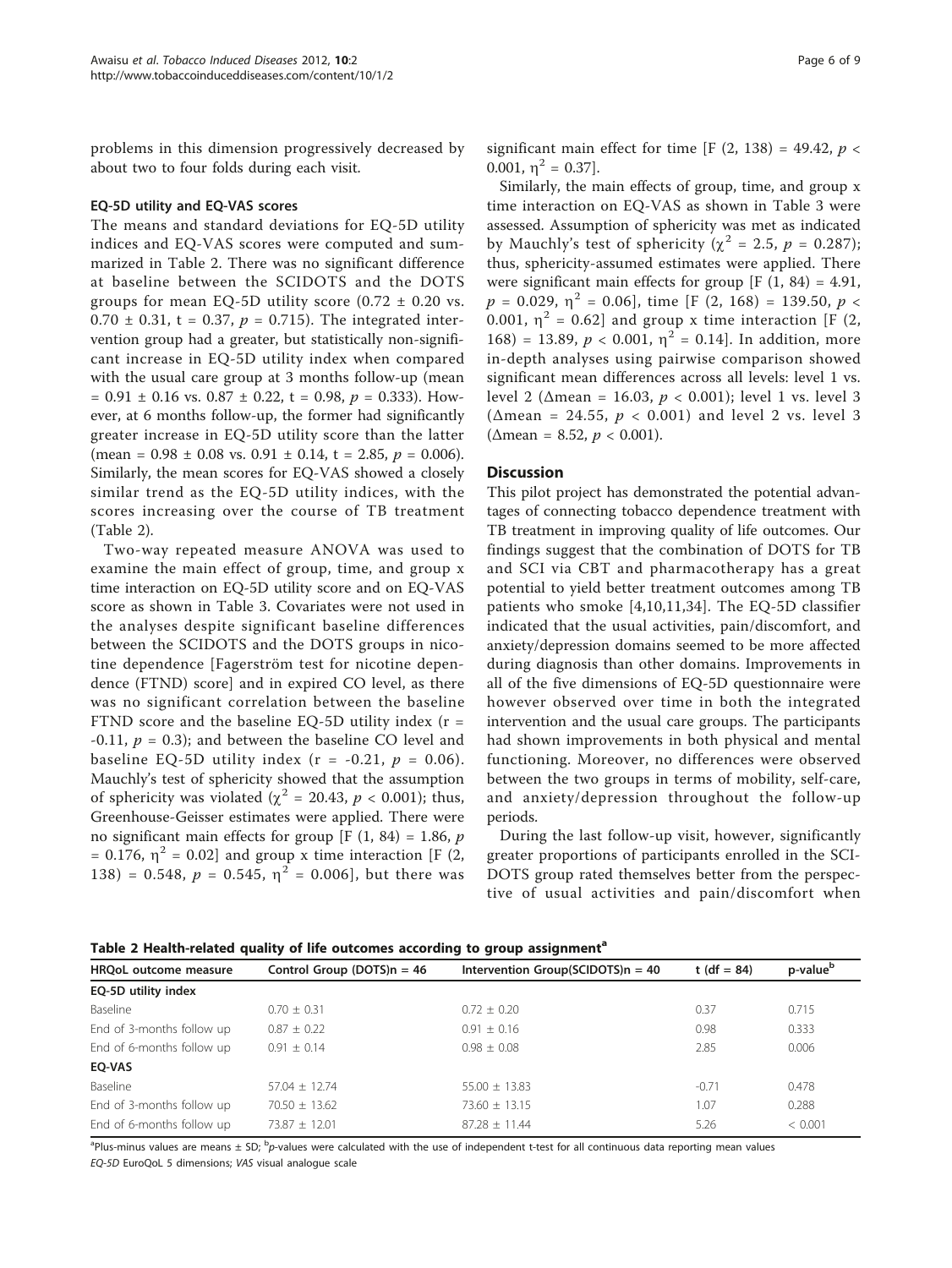| EQ-5D utility index                  |                         |                |             |        |                  |                     |
|--------------------------------------|-------------------------|----------------|-------------|--------|------------------|---------------------|
| Source                               | Type III sum of squares | Df             | Mean square | F      | <i>p</i> -value* | Partial Eta squared |
| Group                                | .128                    |                | .128        | .864   | .176             | .022                |
| <b>Error</b> (between subjects)      | 5.789                   | 84             | .069        |        |                  |                     |
| Time (trial) for EQ-5D utility score | 2.592                   | 1.642          | 1.579       | 49.421 | .000             | .370                |
| Group*Time                           | .029                    | 1.642          | .018        | .548   | .545             | .006                |
| <b>Error</b> (within subjects)       | 4.406                   | 138            | .026        |        |                  |                     |
| EQ-VAS                               |                         |                |             |        |                  |                     |
| Source                               | Type III sum of squares | Df             | Mean square | F      | $p$ -value*      | Partial Eta squared |
| Group                                | 1491.599                |                | 1491.599    | 4.906  | .029             | .055                |
| <b>Error</b> (between subjects)      | 25538.509               | 84             | 304.030     |        |                  |                     |
| Time (trial) for EQ-VAS              | 26594.807               | $\overline{2}$ | 13297.404   | 139.50 | .000             | .624                |
| Group*Time                           | 2648.218                | 2              | 1324.109    | 13.891 | .000             | .142                |
| <b>Error</b> (within subjects)       | 16013.696               | 168            | 95.320      |        |                  |                     |

<span id="page-6-0"></span>Table 3 Two-way repeated measure ANOVA summary for EQ-5D utility index and EQ-VAS

compared with the DOTS group. In our opinion, pain in the context of this study may be rather subjective than a real physical or bodily pain, as TB is not usually associated with any physical injury or disability and the majority of the participants did not have such abnormalities. The improvements observed in pain/discomfort domain could possibly be contributed by the corresponding improvements in anxiety/depression.

In summary, the findings of the current study have demonstrated the positive impacts of TB treatment, especially when combined with SCI on self-descriptive assessment of current health status. Previous studies have documented that many aspects of TB along with its treatment could potentially compromise patients' HRQoL [[35-37](#page-8-0)]. Clinical factors were observed to correlate with poorer HRQoL among TB patients. Some of the factors reported to influence quality of life among TB patients include disease duration, number of symptoms before treatment, reactivation of previous TB infection, hemoptysis, hospitalization, underlying chronic conditions, anemia, and baseline white blood cells counts [\[38,39](#page-8-0)]. In the present study, most of the sociodemographic and clinical characteristics were similar between the two treatment groups at baseline; therefore, it is unlikely that the differences observed in HRQoL were due to variations in these variables.

Likewise, the HRQoL of TB smokers measured using both EQ-5D utility scores and EQ-VAS was relatively low at baseline (before initiation of treatment), signifying a decline in HRQoL [[36](#page-8-0),[37,39\]](#page-8-0). We believe that the decline seen in the quality of life of TB smokers may probably be multidimensional and contributed by other factors as discussed previously. Consistent with the 5 item descriptive system, the EQ-VAS score and the EQ-5D utility index both increased consistently over time, suggesting that patients generally continued to improve over time during TB treatment. These observations strongly support previous studies of increased quality of life for patients receiving TB treatment [[37](#page-8-0),[38,40](#page-8-0)].

The *a priori* assumption that participants in the integrated intervention arm would have greater increases in HRQoL during 3 months and 6 months follow-up assessments was tested using two-way repeated measure ANOVA. Over the TB treatment period, higher EQ-5D utility score gains and EQ-VAS score gains were observed among patients who received the SCIDOTS intervention compared to those who received DOTS only, especially at 6 months. Overall, the anti-TB treatment, especially when combined with tobacco cessation appeared to have a positive and greater impact on improving patients' HRQoL. Moreover, the physical health of the participants tended to recover more quickly than their mental well-being. Despite heterogeneity in measuring instruments, these findings are consistent with other quality of life studies in TB setting [[38,40\]](#page-8-0). However, the findings should be interpreted with the notion that ceiling and floor effects are a common problem for the application of health utility instruments in TB [[35](#page-8-0)].

It is also worthwhile to highlight nicotine withdrawal syndrome as an important confounder in the anxiety/ depression domain of the EQ-5D. Participants who received the SCI tended to present with nicotine withdrawal symptoms including anxiety and depression [[41](#page-8-0),[42\]](#page-8-0). This may invariably have an overall net effect on the quality of life. This implies that the quality of life of the intervention group could have even been better than it were.

The major strength of the current study is the application of an intensive tobacco cessation intervention; using a combination of pharmacotherapy and CBT rather than brief intervention in the evaluation of the impact of an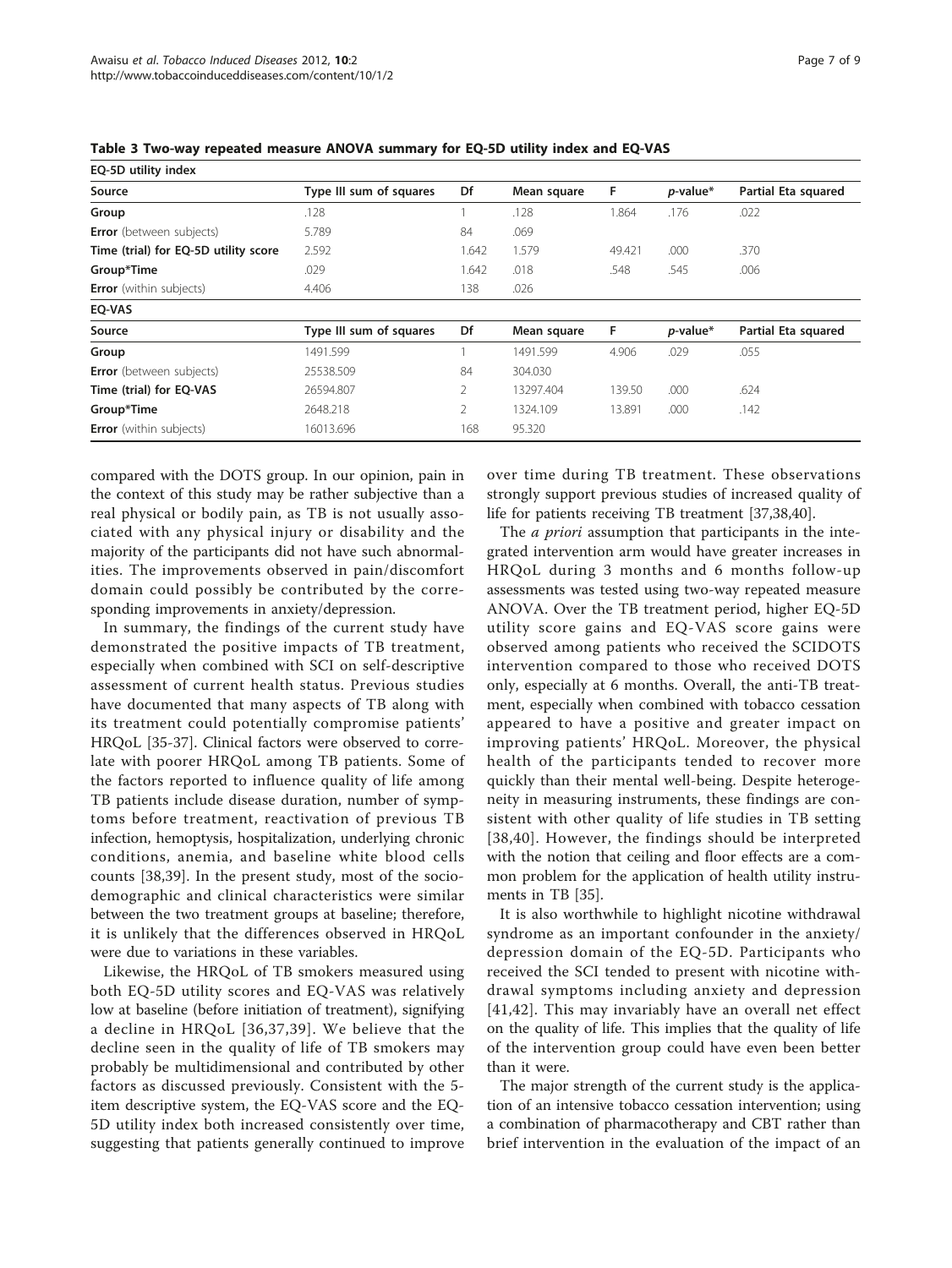<span id="page-7-0"></span>integrated tobacco cessation intervention in TB care setting on treatment outcomes and quality of life. The study has also utilized biochemical measures rather than self-reporting alone in the validation of smoking abstinence. Moreover, it has expanded its scope to investigate humanistic outcomes, particularly HRQoL.

Nevertheless, there were some limitations to the study. Most notably, the study used a non-randomized controlled design. The non-randomized approach to group assignment was in the light of the nature of nicotine addiction, which necessitated us to adopt the Transtheoretical Model of Stages of Change during the assignment of subjects into the treatment groups. Consequently, there were inherent potential threats to internal validity such as selection bias, because assignment to groups was based on individual participant's decision.

## Conclusion

The present study has demonstrated a potential positive impact of connecting smoking cessation to DOTS, with documented effects on overall HRQoL of TB patients who smoke. The findings suggest that the integrated approach may confer advantages on HRQoL on shortand long-term. The lessons learnt from this pilot study can be applied to expansion and scale-up projects in the future. Future studies should evaluate the long-term benefits of the integrated TB-tobacco intervention approach on several outcomes of interest.

### Funding

This project was largely funded by a research grant provided by the Institute for Health Management, National Institutes of Health, Ministry of Health, Malaysia.

#### Acknowledgements

The authors would like to thank all DOTS nurses in the following hospitals: Penang, Bukit Mertajam, Seberang Jaya, Sungai Bakap, and Institut Perubatan Respirotori, who assisted us during the intervention and data collection. Special appreciations to Khadija for her contributions in translations and editing several documents used in this project. Thank you to all patients who voluntarily participated in this study. Finally, we are very thankful to our research assistants (Fatimatuzzahra, Low Yong Chia, and Nur Athira).

#### Author details

<sup>1</sup>College of Pharmacy, Qatar University, P.O. Box 2713, Doha, Qatar. <sup>2</sup>Faculty of Pharmacy, International Islamic University Malaysia, 25200 Kuantan, Malaysia. <sup>3</sup>Institute for Health Management, Ministry of Health, 59000 Kuala Lumpur, Malaysia. <sup>4</sup>Institute for Respiratory Medicine, 53000 Wilayah Persekutuan, Kuala Lumpur, Malaysia. <sup>5</sup>Faculty of Pharmacy, Universiti Technology Mara, 5600 Puncak Alam, Malaysia. <sup>6</sup>School of Pharmaceutical Sciences, Universiti Sains Malaysia, 11800 Penang, Malaysia.

#### Authors' contributions

AA and MHNM conceived the original research idea, designed the study and wrote its protocols. AA, MHNM, NMN, ARM, NAA, SASS, and AAM, all contributed in the proposal writing. AA, MHNM, NMN, NAA, SASS, ARM and AAM all participated in the collection, analysis and interpretation of the data. AA wrote the initial and final drafts of the manuscript. MHNM, NMN, NAA SASS, ARM and AAM substantially helped in improving the intellectual

contents and scientific merit of the entire manuscript. All authors read and approved the final manuscript.

#### Competing interests

The authors declare that they have no competing interests.

Received: 3 November 2011 Accepted: 28 February 2012 Published: 28 February 2012

#### References

- 1. Bates MN, Khalakdina A, Pai M, Chang L, Lessa F, Smith KR: [Risk of](http://www.ncbi.nlm.nih.gov/pubmed/17325294?dopt=Abstract) [tuberculosis from exposure to tobacco smoke: a systematic review and](http://www.ncbi.nlm.nih.gov/pubmed/17325294?dopt=Abstract) [meta-analysis.](http://www.ncbi.nlm.nih.gov/pubmed/17325294?dopt=Abstract) Arch Intern Med 2007, 167(4):335-342.
- 2. Lin HH, Ezzati M, Murray M: [Tobacco smoke, indoor air pollution and](http://www.ncbi.nlm.nih.gov/pubmed/17227135?dopt=Abstract) [tuberculosis: a systematic review and meta-analysis.](http://www.ncbi.nlm.nih.gov/pubmed/17227135?dopt=Abstract) PLoS Med 2007, 4(1): e20.
- 3. Slama K, Chiang CY, Enarson DA, Hassmiller K, Fanning A, Gupta P, Ray C: [Tobacco and tuberculosis: a qualitative systematic review and meta](http://www.ncbi.nlm.nih.gov/pubmed/17945060?dopt=Abstract)[analysis.](http://www.ncbi.nlm.nih.gov/pubmed/17945060?dopt=Abstract) Int J Tuberc Lung Dis 2007, 11(10):1049-1061.
- 4. Siddiqi K, Lee AC: [An integrated approach to treat tobacco addiction in](http://www.ncbi.nlm.nih.gov/pubmed/19222822?dopt=Abstract) [countries with high tuberculosis incidence.](http://www.ncbi.nlm.nih.gov/pubmed/19222822?dopt=Abstract) Trop Med Int Health 2009, 14(4):420-428.
- 5. Santha T, Garg R, Frieden TR, Chandrasekaran V, Subramani R, Gopi PG, Selvakumar N, Ganapathy S, Charles N, Rajamma J, et al: [Risk factors](http://www.ncbi.nlm.nih.gov/pubmed/12234133?dopt=Abstract) [associated with default, failure and death among tuberculosis patients](http://www.ncbi.nlm.nih.gov/pubmed/12234133?dopt=Abstract) [treated in a DOTS programme in Tiruvallur District, South India, 2000.](http://www.ncbi.nlm.nih.gov/pubmed/12234133?dopt=Abstract) Int J Tuberc Lung Dis 2002, 6(9):780-788.
- 6. Chang KC, Leung CC, Tam CM: [Risk factors for defaulting from anti](http://www.ncbi.nlm.nih.gov/pubmed/15636497?dopt=Abstract)[tuberculosis treatment under directly observed treatment in Hong Kong.](http://www.ncbi.nlm.nih.gov/pubmed/15636497?dopt=Abstract) Int J Tuberc Lung Dis 2004, 8(12):1492-1498.
- 7. Thomas A, Gopi PG, Santha T, Chandrasekaran V, Subramani R, Selvakumar N, Eusuff SI, Sadacharam K, Narayanan PR: [Predictors of relapse](http://www.ncbi.nlm.nih.gov/pubmed/15875929?dopt=Abstract) [among pulmonary tuberculosis patients treated in a DOTS programme](http://www.ncbi.nlm.nih.gov/pubmed/15875929?dopt=Abstract) [in South India.](http://www.ncbi.nlm.nih.gov/pubmed/15875929?dopt=Abstract) Int J Tuberc Lung Dis 2005, 9(5):556-561.
- 8. d'Arc Lyra Batista J, de Fatima Pessoa Militao de Albuquerque M, De Alencar Ximenes RA, Rodrigues LC: [Smoking increases the risk of relapse](http://www.ncbi.nlm.nih.gov/pubmed/18556729?dopt=Abstract) [after successful tuberculosis treatment.](http://www.ncbi.nlm.nih.gov/pubmed/18556729?dopt=Abstract) Int J Epidemiol 2008, 37(4):841-851.
- 9. Yach D: [Partnering for better lung health: improving tobacco and](http://www.ncbi.nlm.nih.gov/pubmed/10949319?dopt=Abstract) [tuberculosis control.](http://www.ncbi.nlm.nih.gov/pubmed/10949319?dopt=Abstract) Int J Tuberc Lung Dis 2000, 4(8):693-697
- 10. Schneider NK, Novotny TE: [Addressing smoking cessation in tuberculosis](http://www.ncbi.nlm.nih.gov/pubmed/18038065?dopt=Abstract) [control.](http://www.ncbi.nlm.nih.gov/pubmed/18038065?dopt=Abstract) Bull World Health Organ 2007, 85(10):820-821.
- 11. Novotny TE: [Smoking cessation and tuberculosis: connecting the DOTS.](http://www.ncbi.nlm.nih.gov/pubmed/18812035?dopt=Abstract) Int J Tuberc Luna Dis 2008, 12(10):1103.
- 12. Awaisu A, Nik Mohamed MH, Abd Aziz N, Syed Sulaiman SA, Mohamad Noordin N, Muttalif AR, Ahmad Mahayiddin A: [Tobacco use prevalence,](http://www.ncbi.nlm.nih.gov/pubmed/20148105?dopt=Abstract) [knowledge, and attitudes among newly diagnosed tuberculosis patients](http://www.ncbi.nlm.nih.gov/pubmed/20148105?dopt=Abstract) [in Penang State and Wilayah Persekutuan Kuala Lumpur, Malaysia.](http://www.ncbi.nlm.nih.gov/pubmed/20148105?dopt=Abstract) Tob Induc Dis 2010, 8(1):3.
- 13. Awaisu A, Mohamed MHN, Noordin NM, Aziz NA, Sulaiman SAS, Muttalif AR, Mahayiddin AA: Potential impact of a pilot training program on smoking cessation intervention for tuberculosis DOTS providers in Malaysia. J Public Health 2010, 18(3):279-288.
- 14. Slama K, Chiang CY, Enarson DA: [Introducing brief advice in tuberculosis](http://www.ncbi.nlm.nih.gov/pubmed/17439670?dopt=Abstract) [services.](http://www.ncbi.nlm.nih.gov/pubmed/17439670?dopt=Abstract) Int J Tuberc Lung Dis 2007, 11(5):496-499.
- 15. Slama K, Chiang CY, Enarson DA: [Tobacco cessation and brief advice.](http://www.ncbi.nlm.nih.gov/pubmed/17519091?dopt=Abstract) Int J Tuberc Lung Dis 2007, 11(6):612-616.
- 16. El Sony A, Slama K, Salieh M, Elhaj H, Adam K, Hassan A, Enarson DA: [Feasibility of brief tobacco cessation advice for tuberculosis patients: a](http://www.ncbi.nlm.nih.gov/pubmed/17263284?dopt=Abstract) [study from Sudan.](http://www.ncbi.nlm.nih.gov/pubmed/17263284?dopt=Abstract) Int J Tuberc Lung Dis 2007, 11(2):150-155.
- 17. Slama K, Chiang CY, Enarson DA: An educational series about tobacco cessation interventions for tuberculosis patients: what about other patients? Int J Tuberc Lung Dis 2007, 11(3):244.
- 18. Slama K, Chiang CY, Enarson DA: [Helping patients to stop smoking.](http://www.ncbi.nlm.nih.gov/pubmed/17609047?dopt=Abstract) Int J Tuberc Lung Dis 2007, 11(7):733-738.
- 19. Chiang CY, Slama K, Enarson DA: [Tobacco use and tobacco control.](http://www.ncbi.nlm.nih.gov/pubmed/17394682?dopt=Abstract) Int J Tuberc Lung Dis 2007, 11(4):381-385.
- 20. Chiang CY, Slama K, Enarson DA: [Associations between tobacco and](http://www.ncbi.nlm.nih.gov/pubmed/17352089?dopt=Abstract) [tuberculosis.](http://www.ncbi.nlm.nih.gov/pubmed/17352089?dopt=Abstract) Int J Tuberc Lung Dis 2007, 11(3):258-262.
- 21. Enarson DA, Slama K, Chiang CY: [Providing and monitoring quality service](http://www.ncbi.nlm.nih.gov/pubmed/17705948?dopt=Abstract) [for smoking cessation in tuberculosis care.](http://www.ncbi.nlm.nih.gov/pubmed/17705948?dopt=Abstract) Int J Tuberc Lung Dis 2007, 11(8):838-847.